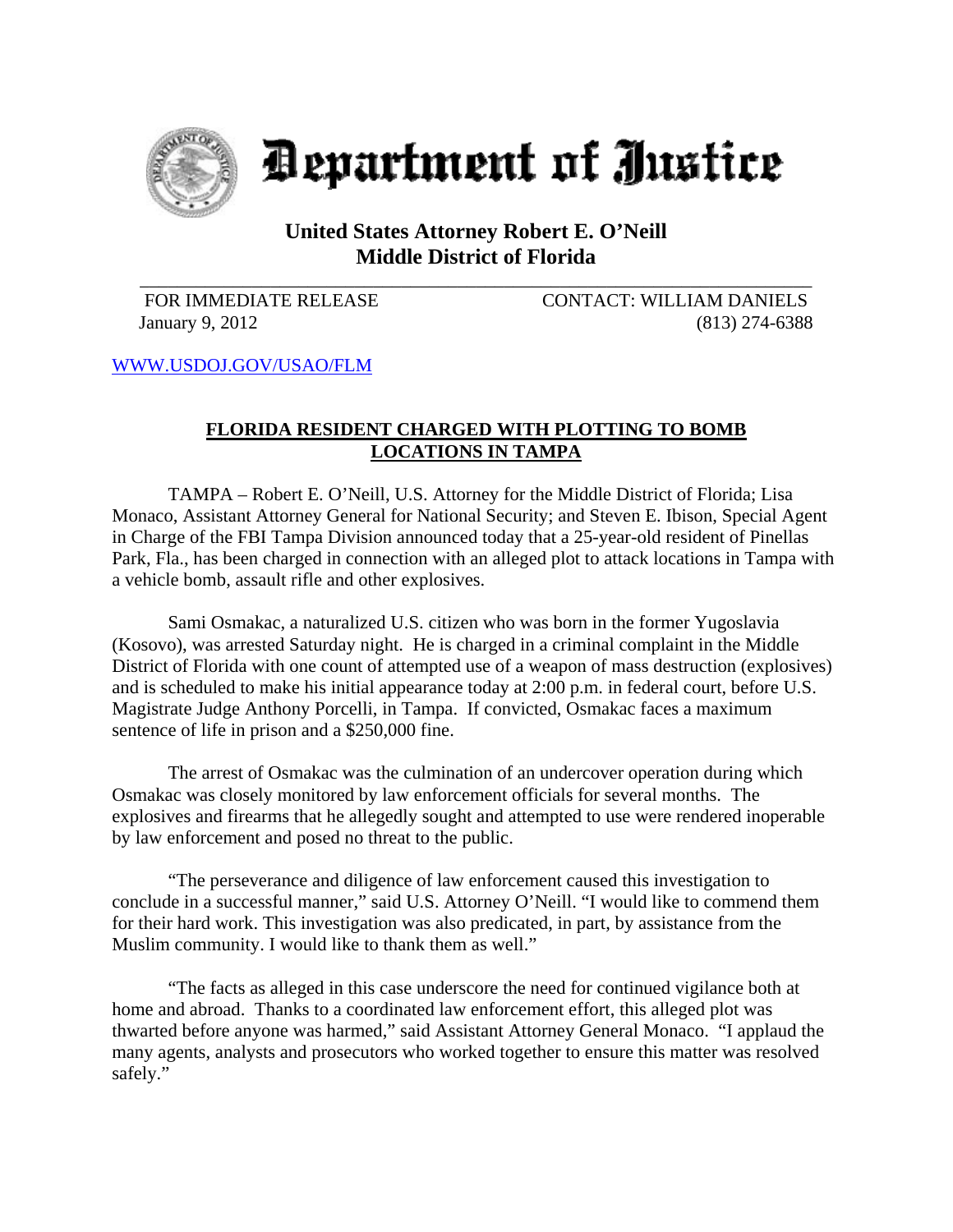"The Tampa FBI Division has always considered its relationships with regional community groups throughout Central and Southwest Florida extremely important. In this case, we are grateful for the Muslim community's continued support. This incident clearly demonstrated how citizens can help law enforcement keep our neighborhoods and our nation safe," said FBI Special Agent in Charge Steven Ibison.

According to the complaint affidavit, in September 2011, the FBI received information from a confidential human source (CHS) indicating that Osmakac had asked for al-Qaeda flags. In November 2011, Osmakac and the CHS discussed and identified potential targets, in Tampa, where Osmakac intended on carrying out violent attacks. Osmakac allegedly asked the CHS for help in obtaining firearms and explosives for the attacks. The CHS indicated that he/she knew someone who might be able to provide firearms and explosives and introduced Osmakac to an undercover FBI employee.

The complaint alleges that Osmakac met with the undercover FBI employee, in person, on December 21, 2011, and stated that he wished to acquire an AK-47-style machine gun, Uzi submachine guns, high capacity magazines, grenades and an explosive belt. In a subsequent meeting, Osmakac allegedly provided the undercover FBI employee with a \$500 down payment for an AK-47, multiple homemade explosive grenades and the explosive belt.

According to the complaint, Osmakac also asked the undercover employee whether he/she could build bombs that could be placed in three different vehicles and detonated remotely, near where Osmakac would conduct a follow-up attack using the other weapons he requested. The undercover employee said he/she could possibly provide explosives for one vehicle. Osmakac also allegedly said that he wanted an explosive belt constructed to kill people.

 During a subsequent meeting with the FBI undercover employee on January 1, 2012, Osmakac allegedly described his attack plans by stating that he wanted to obtain a hotel room; park the vehicle with the bomb in it at his target; leave the area; detonate the car bomb, and then retrieve the weapons and explosives from the hotel room. Among Osmakac's alleged bomb targets were night clubs in the Ybor City area of Tampa, the Operations Center of the Hillsborough County Sheriff's Office in Ybor City, and a business in the South Tampa area of Tampa, Florida.

 The complaint alleges that, as part of the second portion of his planned attack, Osmakac told the undercover FBI employee that, after the car bomb was detonated, he wanted to use the explosive belt to "get in somewhere where there's a lot of people" and take hostages. He allegedly stated that he would then make demands of the FBI to release some prisoners. According to the criminal complaint, when discussing law enforcement officers that might respond to the scene, Osmakac allegedly stated, "once I have this . . . they can take me in five million pieces" in an apparent reference to the explosive belt that would be attached to his waist.

During the January  $1<sup>st</sup>$  meeting, the undercover FBI employee noted that Osmakac could change his mind and back out of the plot. According to the complaint, Osmakac immediately shook his head in the negative and stated, "We all have to die, so why not die the Islamic way?"